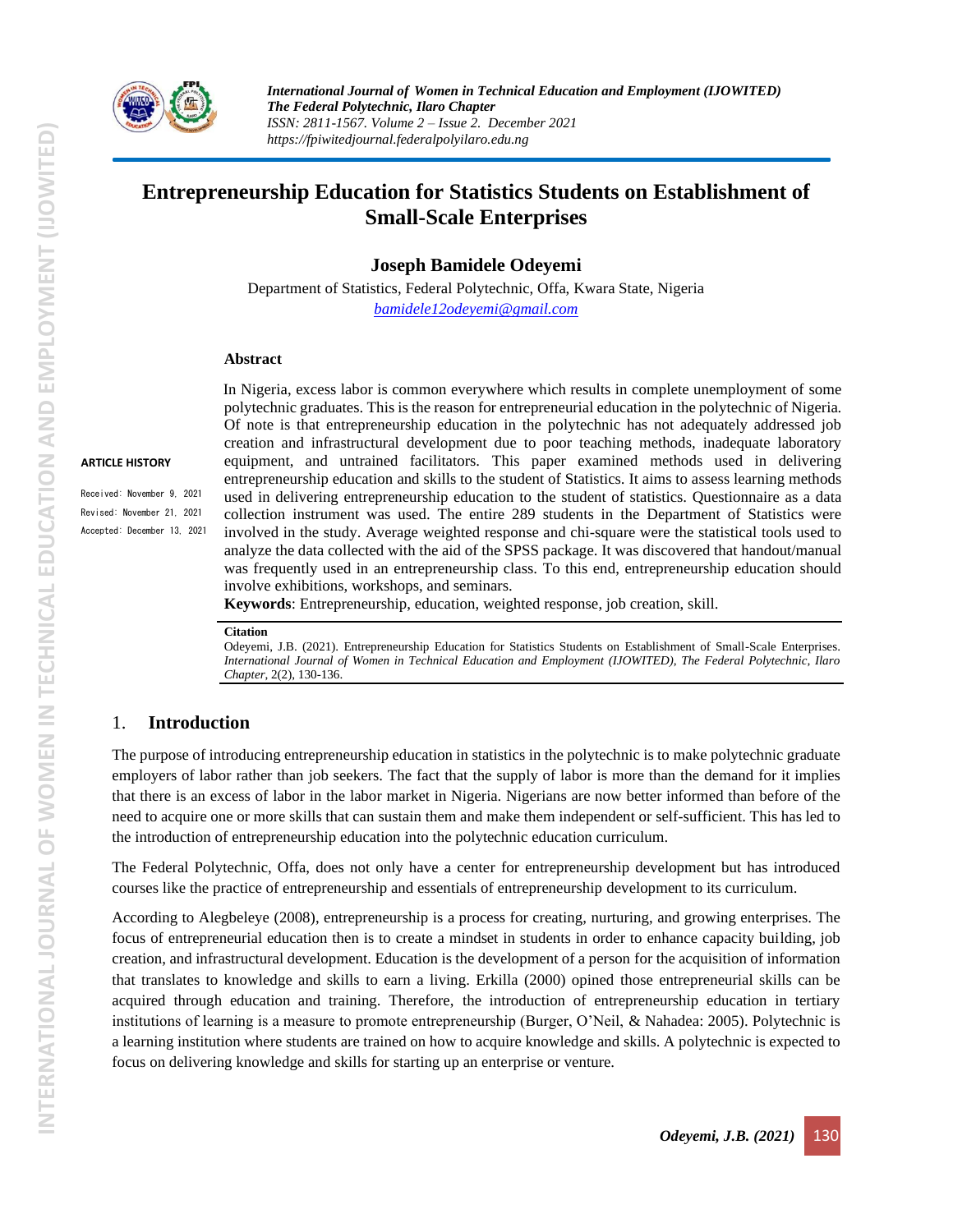

The concept of entrepreneurial education is whether it is cognitive or otherwise. According to Vanishree (2013), entrepreneurs are special people who possess special qualities. Some of these qualities can be learned and taught to people. Entrepreneurial education involves teaching and learning entrepreneurial qualities and skills (Gouws, 2002). Entrepreneurial education in the Polytechnic is meant to raise an army of entrepreneurs from polytechnic who will be employers of labor. Bawauah, Buame, and Hinson (2006) claimed that any student who is taught entrepreneurship course in the polytechnic should have the ability to start his/her enterprise

Entrepreneurship education may be approached in different ways. The approach may be formal or informal. Formal education includes teaching and learning entrepreneurship skills in a classroom setting. The informal approach may come anyhow and in any form. In a formal setting, there are different methods of teaching/learning. Henry, Hill, and Leitch (2005) opined that learning methods in entrepreneurship education and training range from lecturing to the discussion, and presentation. The essence is to provide information and evidence on where and how to obtain financial and technical aids, as well as to impart necessary skills and knowledge that will enhance a business.

This paper aims to determine the learning methods used in entrepreneurship education as well as skills acquired by the student of Statistics. Meanwhile, the paper is divided into five sections. The first section is the introduction. The second section is a short review of entrepreneurship education. The third section focuses on the methodology. The fourth section discusses results, and section five is the conclusion and recommendations.

There are three hypotheses for this study.

- $\bullet$  *H*<sub>0;</sub> There is no significant difference in the response of statistics students to entrepreneurship education.
- $\bullet$   $H_0$ : There is no significant difference in the acceptability of entrepreneurship education.
- $\bullet$   $H_0$ : There is no significant difference in the use of learning methods in entrepreneurship education.

# **2. Methodology**

There are 289 students in the Department of Statistics for the survey year (2020/2021 session). This comprises 91 HND2, 84 HND1, 84 ND2, and 30 ND1 Students. All the 289 students were enumerated. Self-drafted questionnaires were distributed to all the students. ND1 students have not been taught entrepreneurship as a course at the time of this survey. The results of the survey were tabulated and analyzed using average weighted response (awr). Chi-square statistical tools were also used.

## **3. Results and Discussion**

### **Teaching/Learning Methods used in Entrepreneurship Education**

### **Test of Hypothesis 1**

Lecture (Scale: SA=Strongly Agree, A= Agree, U= Undecided, D = Disagree, SD= Strongly disagree) **Table 1**: Lecture Method (observed and expected responses)

| <b>Item</b>                                                                                                 | SA(5) | A(4) | U(3) | DA(2)                                             | SD(1)        | <b>Total</b> |
|-------------------------------------------------------------------------------------------------------------|-------|------|------|---------------------------------------------------|--------------|--------------|
| High zeal of lecturers                                                                                      |       |      |      | 28(51.8) 46(51.8) 34(51.8) 112(51.8) 39(51.8) 259 |              |              |
| Lecturers are good professional teachers of $35(51.8)$ $54(51.8)$ $60(51.8)$ $65(51.8)$<br>entrepreneurship |       |      |      |                                                   | 45(51.8) 259 |              |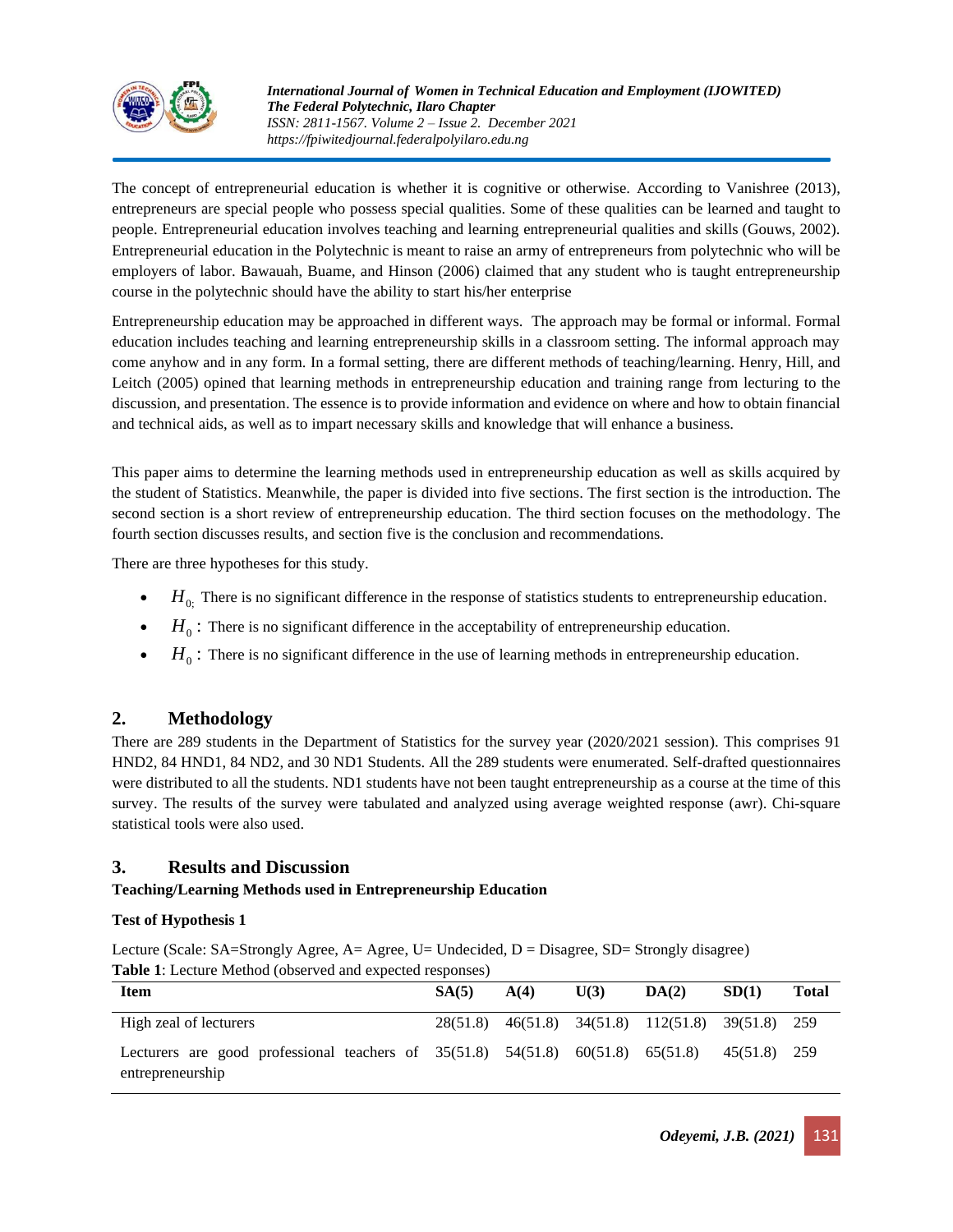

| Lectures explicit and interesting |  |  |  |  | 28(51.8) 58(51.8) 43(51.8) 90(51.8) 40(51.8) 259 |  |
|-----------------------------------|--|--|--|--|--------------------------------------------------|--|
|-----------------------------------|--|--|--|--|--------------------------------------------------|--|

Table 1 above depicts the observed and expected frequency. The student of the department disagrees with all the items. 112 out of 259 students disagree with the high zeal of lecturers, 65 out of 259 students disagree with the statement that lecturers are good professional teachers of entrepreneurship, and 90 out of 259 students disagree with the statement lectures are explicit and interesting.

For the first item:  $x^2 = 90.8264$ For the second item:  $x^2 = 11.6255$ 

For the third item:  $x^2 = 44.0309$ 

Critical value at 4 df and 0.05 significance level is equal to 9. 49. Therefore, the null hypothesis is rejected. There are differences in the response patterns of students to entrepreneurship education for items 1, 2, and 3.

Group Discussion (Scale: SA=Strongly Agreed, A= Agreed, U= Undecided, D = Disagreed, SD = Strongly disagreed)

| <b>Item</b>                                                                    | SA(5)    | A(4)                                        | U(3) | DA(2) | SD(1)        | Total |
|--------------------------------------------------------------------------------|----------|---------------------------------------------|------|-------|--------------|-------|
| Discussions increase understanding $103(51.8)$ $62(51.8)$ $40(51.8)$ $6(51.8)$ |          |                                             |      |       | 48(51.8) 259 |       |
| Enhance student participation                                                  | 75(51.8) | $108(51.8)$ $51(51.8)$ $20(51.8)$ $5(51.8)$ |      |       |              | 259   |
| Enhance skills                                                                 | 97(51.8) | 54(51.8) 77(51.8) 19(51.8) 12(51.8) 259     |      |       |              |       |

**Table 2:** Group discussion (observed and expected responses)

Table 2 above shows the observed and expected frequency. The student of the department agrees with all the items. 103 out of 259 students agree with the statement discussions increase understanding, 108 out of 259 students agree with the statement that discussion enhances student participation, and 97 out of 259 students agree with the statement discussions enhance skills.

For the first item:  $x^2 = 96.0772$ 

For the second item:  $x^2 = 133.1814$ 

For the third item:  $x^2 = 103.1428$ 

Critical value at 4 df and 0.05 significance level is equal to 9. 49. Therefore, the null hypothesis is rejected, there are differences in the response patterns for items 1, 2, and 3.

Test of Hypothesis 2

**Table 3:** Average Weighted Response for Student Lectures

| <b>Item</b>                                                                                             | SA(5)   | A(4) | U(3) | DA(2)                                  | SD(1)         | <b>Total</b> |
|---------------------------------------------------------------------------------------------------------|---------|------|------|----------------------------------------|---------------|--------------|
| High zeal of lecturers                                                                                  | 28(140) |      |      | 46(184) 34(102) 112(224) 39(39) 2.6602 |               |              |
| Lecturers are good professional teachers of $35(175)$ $54(216)$ $60(180)$ $65(130)$<br>entrepreneurship |         |      |      |                                        | 45(45) 2.8803 |              |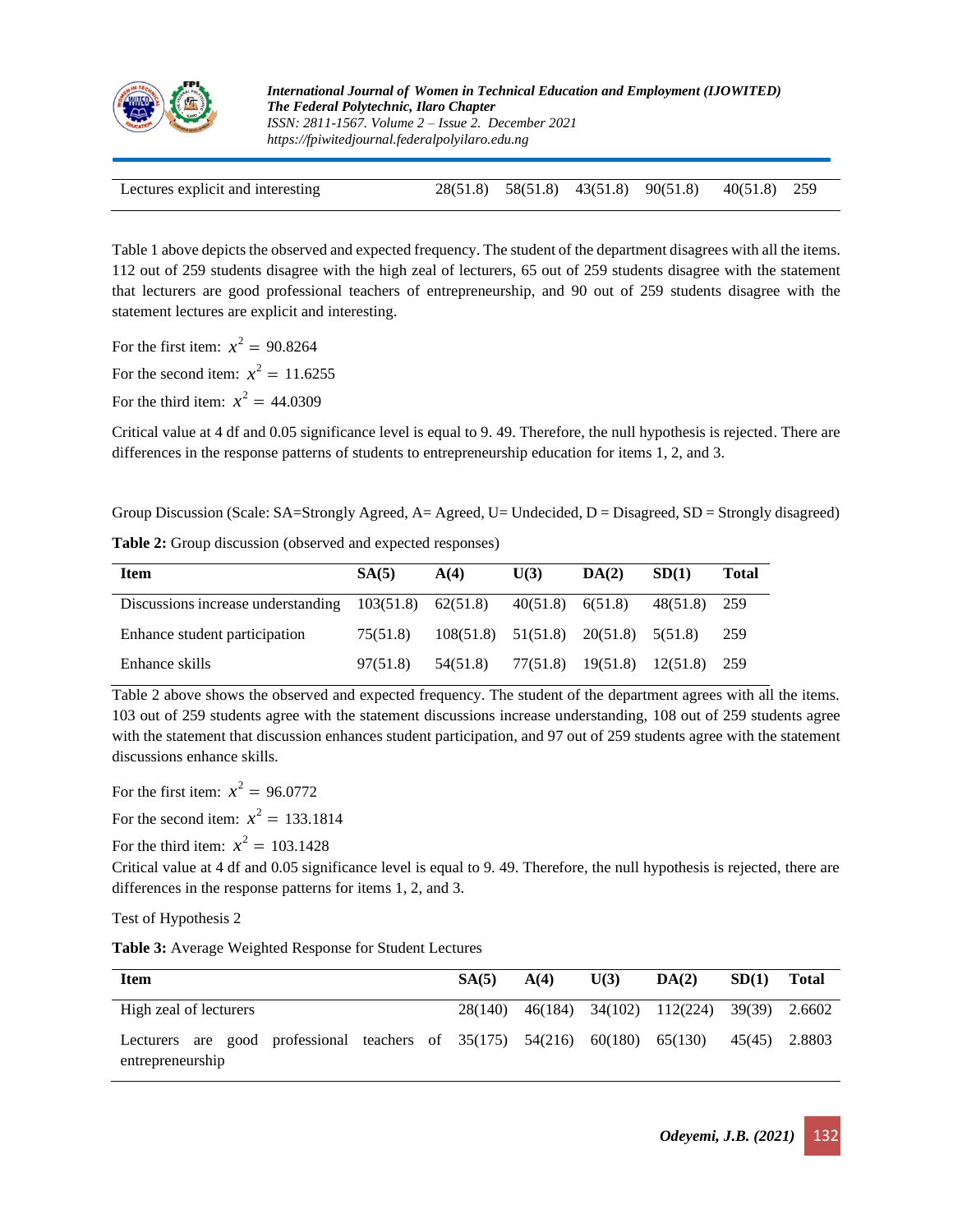

| Lectures explicit and interesting |  | 28(140) 58(232) 43(129) 90(180) 40(40) 2.7838 |  |
|-----------------------------------|--|-----------------------------------------------|--|

The Average Weighted Response (AWR) for each item is less than 3 but above 2.5. No significant positive response towards entrepreneurship education.

**Table 4:** Average Weighted Response for Group Discussion

| <b>Item</b>                        | SA(5)    | A(4)     | U(3)    | DA(2)  | SD(1)  | <b>AWR</b> |
|------------------------------------|----------|----------|---------|--------|--------|------------|
| Discussions increase understanding | 103(515) | 62(248)  | 40(120) | 6(12)  | 48(48) | 3.6409     |
| Enhance student participation      | 75(375)  | 108(432) | 51(153) | 20(40) | 5(5)   | 3.8803     |
| Presentations enhance skills       | 97(485)  | 54(216)  | 77(231) | 19(38) | 12(12) | 3.7915     |

Source: Field Survey, 2021

The Average Weighted Response (AWR) for each item is greater than 3 students who respond positively to entrepreneurship education.

### Test of Hypothesis 3

Use of Teaching Aids (Scale: A=Always, F= Frequently, O= Occasionally, R= Rarely, N= Never)

| <b>Academic Level</b> | $\mathbf{A}(5)$ | F(4)    | O(3)    | R(2)   | N(1)    | <b>AWR</b> |
|-----------------------|-----------------|---------|---------|--------|---------|------------|
| HND <sub>2</sub>      | 11 (55)         | 10 (40) | 24 (72) | 31(62) | 15 (15) | 2.6813     |
| HND1                  | 8(40)           | 10(40)  | 14 (42) | 34(68) | 18 (18) | 3.5476     |
| ND <sub>2</sub>       | 2(10)           | 5(20)   | 23(69)  | 30(60) | 24(24)  | 2.1786     |
| AWR                   |                 |         |         |        |         | 2.8025     |

**Table 5:** Average Weighted Response for Teaching Aids

Source: Field Survey, 2021

The Average Weighted Response (AWR) in HND1 is less than 3 there is no significant use of teaching aids in that class as the Total Average Weighted Response {TAWR} is less than 3, the null hypothesis cannot be rejected meaning that there is no significant use of teaching aids in the statistics department.

Use of Handout and Manual (Scale: A=Always, F= Frequently, O= Occasionally, R= Rarely, N= Never)

| Table 6: Average Weighted Response for Handout/Manual |  |
|-------------------------------------------------------|--|

| <b>Academic Level</b> | A(5)     | F(4)     | O(3)   | R(2) | N(1) | <b>AWR</b> |
|-----------------------|----------|----------|--------|------|------|------------|
| HND <sub>2</sub>      | 38 (190) | 33 (132) | 20(60) | 0(0) | 0(0) | 4.1978     |
| HND <sub>1</sub>      | 45 (225) | 30 (120) | 9(27)  | 0(0) | 0(0) | 4.4286     |
| ND <sub>2</sub>       | 51 (255) | 30 (120) | 3(9)   | 0(0) | 0(0) | 4.5714     |
| <b>AWR</b>            |          |          |        |      |      | 4.3993     |

Since the Average Weighted Response (AWR) in each of the programme levels is greater than 3 and the Total Average Weighted Response {TAWR} is also greater than 3, then the null hypothesis is rejected meaning that there is significant use of handout/manual in the department.

Use of Audio-Visual Material (Scale: A=Always, F= Frequently, O= Occasionally, R= Rarely, N= Never)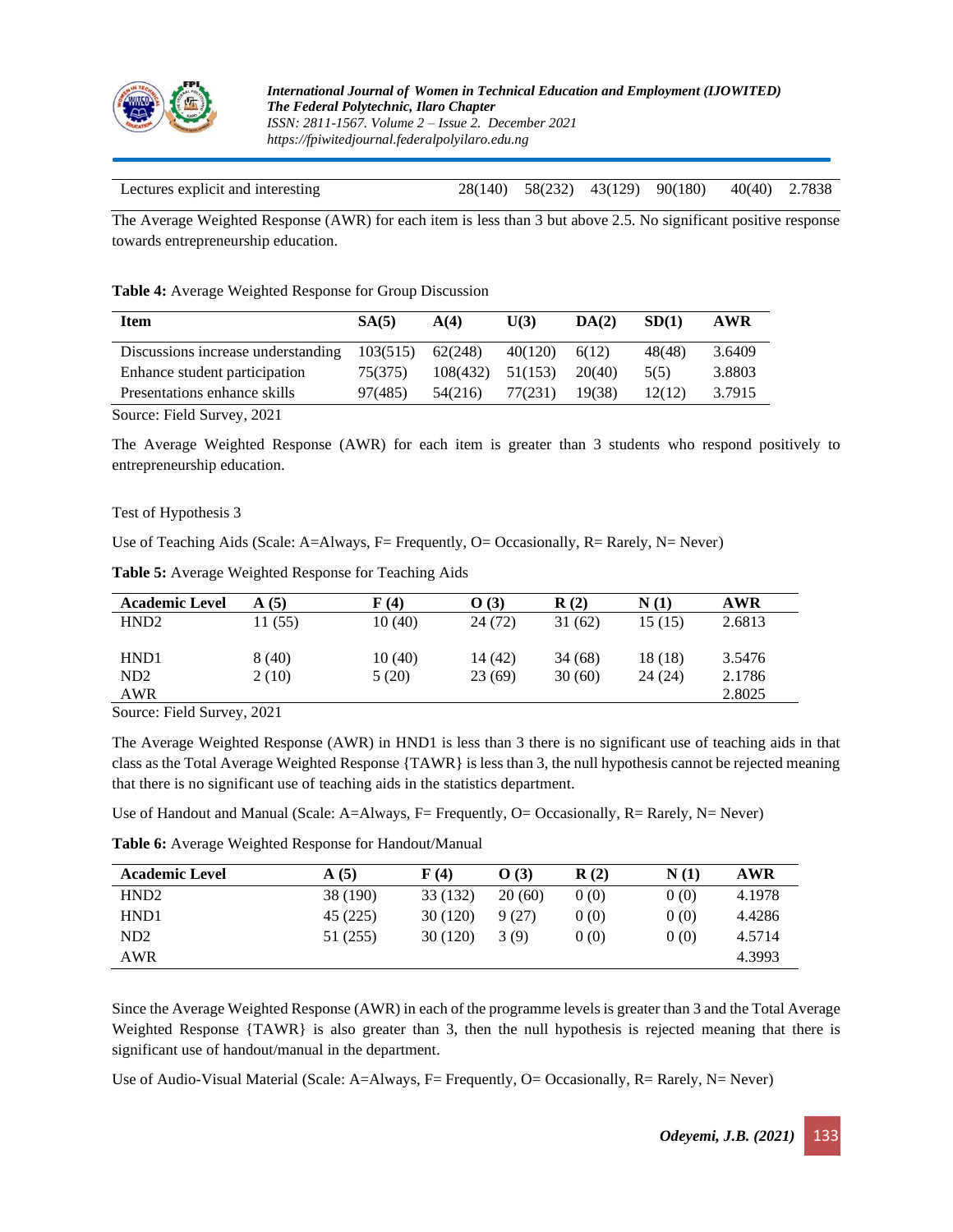

*International Journal of Women in Technical Education and Employment (IJOWITED) The Federal Polytechnic, Ilaro Chapter ISSN: 2811-1567. Volume 2 – Issue 2. December 2021 https://fpiwitedjournal.federalpolyilaro.edu.ng*

| <b>Item</b>      | (5)<br>A | $\bf{F}$ (4) | O(3) | R(2)     | N(1)    | <b>AWR</b> |  |
|------------------|----------|--------------|------|----------|---------|------------|--|
| HND <sub>2</sub> | 0(0)     | 0(0)         | 2(6) | 65 (130) | 24(24)  | 1.7582     |  |
| HND <sub>1</sub> | 0(0)     | 0(0)         | 0(0) | 70 (140) | 14 (14) | 1.8333     |  |
| ND <sub>2</sub>  | 0(0)     | 0(0)         | 0(0) | 2(4)     | 82 (82) | 1.0238     |  |
| <b>AWR</b>       |          |              |      |          |         | 1.5384     |  |

**Table 7:** Average Weighted Response for Audio- Visual Materials

Since the Average Weighted Response (AWR) in each of the programme levels is less than 3 and the Total Average Weighted Response {TAWR} is also less than 3, then the null hypothesis cannot be rejected meaning that there is no significant use of audio-visual material in all the department.

Use of Workshops and Seminars (Scale: A=Always, F= Frequently, O= Occasionally, R= Rarely, N= Never)

| <b>Programme</b> level | A(5)  | F(4) | O(3)     | R(2)    | N(1) | <b>AWR</b> |
|------------------------|-------|------|----------|---------|------|------------|
| HND <sub>2</sub>       | 5(25) | 2(8) | 67(201)  | 14 (28) | 3(3) | 2.9121     |
| HND <sub>1</sub>       | 0(0)  | 1(4) | 76 (228) | 8 (16)  | 0(0) | 2.9524     |
| ND2                    | 0(0)  | 0(0) | 61 (183) | 23 (46) | 0(0) | 2.7262     |
| AWR                    |       |      |          |         |      | 2.8636     |

**Table 8:** Average Weighted Response for workshops and Seminars

Since the Average Weighted Response (AWR) in each of the programme levels is less than 3 and the Total Average Weighted Response {TAWR} is also less than 3, then the null hypothesis cannot be rejected meaning that there is no significant use of workshops/seminars. These values are greater than 2.5.

Use of Exhibition (Scale: A=Always, F= Frequently, O= Occasionally, R= Rarely, N= Never)

**Table 9:** Average Weighted Response for Exhibition

| <b>Programme level</b> | A(5) | F(4) | O(3)     | R(2)    | N(1)    | AWR    |  |
|------------------------|------|------|----------|---------|---------|--------|--|
| HND <sub>2</sub>       | 0(0) | 0(0) | 49 (147) | 29 (58) | 13 (13) | 2.3956 |  |
| HND <sub>1</sub>       |      |      |          | 20(40)  | 64(64)  | 1.2381 |  |
| ND2                    |      |      |          | 41 (82) | 43 (43) | 1.4881 |  |
| AWR                    |      |      |          |         |         | 1.7073 |  |

The Average Weighted Response (AWR) in each of the programme levels is less than 3 and the Total Average Weighted Response {TAWR} is also less than 3, the null hypothesis cannot be rejected. This means that there is no significant use of exhibition in all the programme levels.

Research question number 1

**Table 10:** Combination of responses for student lectures

| <b>Combined Responses</b> |              |             |  |
|---------------------------|--------------|-------------|--|
|                           |              |             |  |
| 74(28.6%)                 | 34 (13.1%)   | 151 (58.3%) |  |
| 89 (34.4%)                | $60(23.2\%)$ | 111 (42.9%) |  |
| 86 (33.2%)                | $43(16.6\%)$ | 130 (50.2%) |  |

In all 131 (50.5%) disagreed with the items of the questionnaire. It cannot be decided whether the students respond positively or negatively towards entrepreneurship education.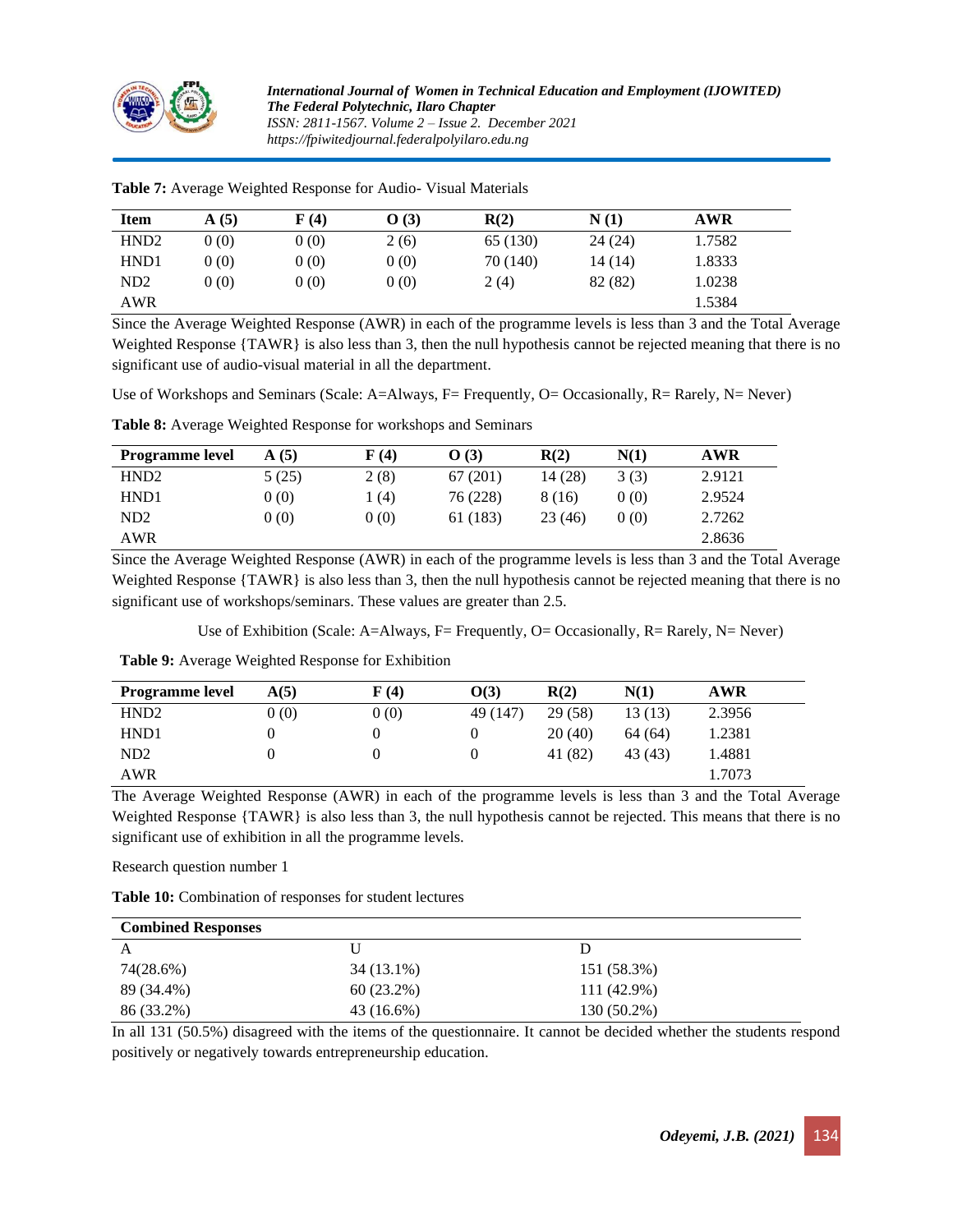

| $40(15.4\%)$ | 54 (20.8%) |  |
|--------------|------------|--|
| 51 (19.7)    | 25 (9.7%)  |  |
| 77(27.7)     | 31 (12%)   |  |
|              |            |  |

#### **Table 11:** Combination of student responses for group discussion

Source; Field Survey, 2021

In all 166 (64%) agreed with items of the questionnaire. This shows that students have a positive response towards entrepreneurship education.

### **Effect of Entrepreneurship Education**

**Table 12:** Skill Acquisition

| <b>Skills</b>                           | HND2 $(\% )$ | HND1 $(\% )$ | ND2(%)   | $\%$ |
|-----------------------------------------|--------------|--------------|----------|------|
| Networking and Communication            | 15 (16.5)    | 32(38.1)     | 34(40)   | 31.3 |
| Technical 1                             | 85 (93.4)    | 49 (58.3)    | 63 (75)  | 76.1 |
| Administrative/Leadership               | 56 (61.5)    | 50 (59.5)    | 58 (69)  | 63.3 |
| Can identify opportunity/customers need | 32(35.2)     | 30(35.7)     | 21(25)   | 32   |
| Can register business                   | 13(14.3)     | 18(21.4)     | 0(0)     | 12   |
| Can write acceptable business proposal  | 3(3.3)       | 2(2.4)       | 0(0)     | 1.9  |
| Can start small business                | 71 (78)      | 68 (81)      | 35(41.7) | 67.2 |
| Can take risk                           | 46(50.5)     | 35(41.7)     | 16(19.1) | 37.5 |
| $\frac{0}{0}$                           | 44.1         | 42.3         | 33.8     | 40.2 |

Of the 259 students surveyed 40.2 percent of students acquired one kind of entrepreneurship skill or the other. 44.1 percent of the 91 HND2 students, 42,3 percent of the 84 HND1 students, and 33.3 percent of the ND2 students acquired entrepreneurship skills.

**Table 13:** Challenges of Students in Acquiring Entrepreneurship Education and Skills in the Polytechnic

| <b>Challenges</b>           | $HND2(\%)$ | $HND1(\%)$ | $ND2\left(\frac{9}{6}\right)$ | $\%$ |
|-----------------------------|------------|------------|-------------------------------|------|
| Awareness and enlightenment | 53 (58.2)  | 39 (46.4)  | 46 (54.8)                     | 53.3 |
| Electricity                 | 72(79.1)   | 77 (91.7)  | 63 (54.7)                     | 81.9 |
| Finance                     | 90 (98.9)  | 84 (100)   | 84 (100)                      | 99.6 |
| Documentation/Archives      | 91 (100)   | 84 (100)   | 83 (98.8)                     | 99.6 |
| <b>Timeliness</b>           | 76 (83.5)  | 47 (56)    | 66 (78.6)                     | 73   |
| Laboratory/Equipment        | 90 (98.9)  | 84 (100)   | 84 (100)                      | 99.6 |
| Class Size/space            | 82(90.1)   | 67(79.8)   | 61(72.6)                      | 81.1 |
| $\frac{0}{0}$               | 87         | 82         | 82.8                          | 84   |

84 percent of the students affirmed the existence of a different form of challenges confronting the students in entrepreneurship education. Of this 87 percent of the 91 HND2 students, 82 percent of the 84 HND1 students, and 82,8 percent of the 84 ND2 students claimed to have challenges.